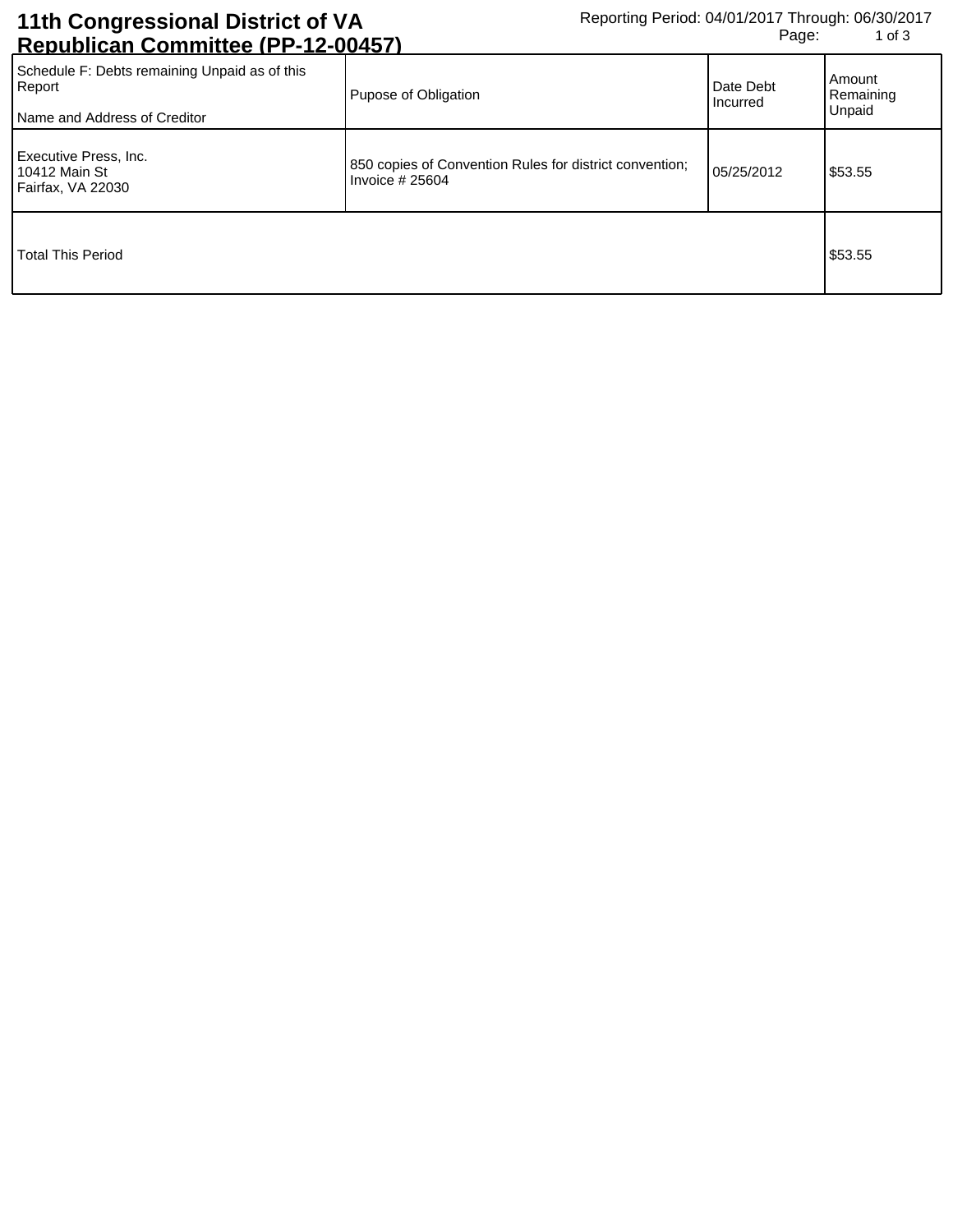## **11th Congressional District of VA Republican Committee (PP-12-00457)**

| <u>Kopaphoan Oommittee (FFFFFF)</u>                            |                                          |               |        |
|----------------------------------------------------------------|------------------------------------------|---------------|--------|
| <b>Schedule G: Statement of Funds</b>                          | <b>Number of</b><br><b>Contributions</b> | <b>Amount</b> |        |
| <b>Contributions Received This Period</b>                      |                                          |               |        |
| 1. Schedule A [Over \$100]                                     | 0                                        | \$0.00        |        |
| 2. Schedule B [Over \$100]                                     | 0                                        | \$0.00        |        |
| 3. Un-itemized Cash Contributions [\$100 or less]              | 0                                        | \$0.00        |        |
| 4. Un-itemized In-Kind Contributions [\$100 or less]           | 0                                        | \$0.00        |        |
| 5. Total                                                       | 0                                        |               | \$0.00 |
| <b>Bank Interest, Refunded Expenditures and Rebates</b>        |                                          |               |        |
| 6. Schedule C [also enter on Line 17b on Schedule H]           |                                          |               | \$0.00 |
| <b>Expenditures Made This Period</b>                           |                                          |               |        |
| 7. Schedule B [From line 2 Above]                              |                                          | \$0.00        |        |
| 8. Un-itemized In-Kind contributions [From line 4 Above]       |                                          | \$0.00        |        |
| 9. Schedule D [Expenditures]                                   |                                          | \$0.00        |        |
| 10. Total [add lines 7, 8 and 9]                               |                                          |               | \$0.00 |
| <b>Reconciliation of Loan Account</b>                          |                                          |               |        |
| 11. Beginning loan balance [from line 15 of last report]       |                                          | \$0.00        |        |
| 12. Loans received this period [from Schedule E-Part 1]        |                                          | \$0.00        |        |
| 13. Subtotal                                                   |                                          |               | \$0.00 |
| 14. Subtract: Loans repaid this period [from Schedule E-Part2] |                                          | \$0.00        |        |
| 15. Ending loan balance                                        |                                          |               | \$0.00 |